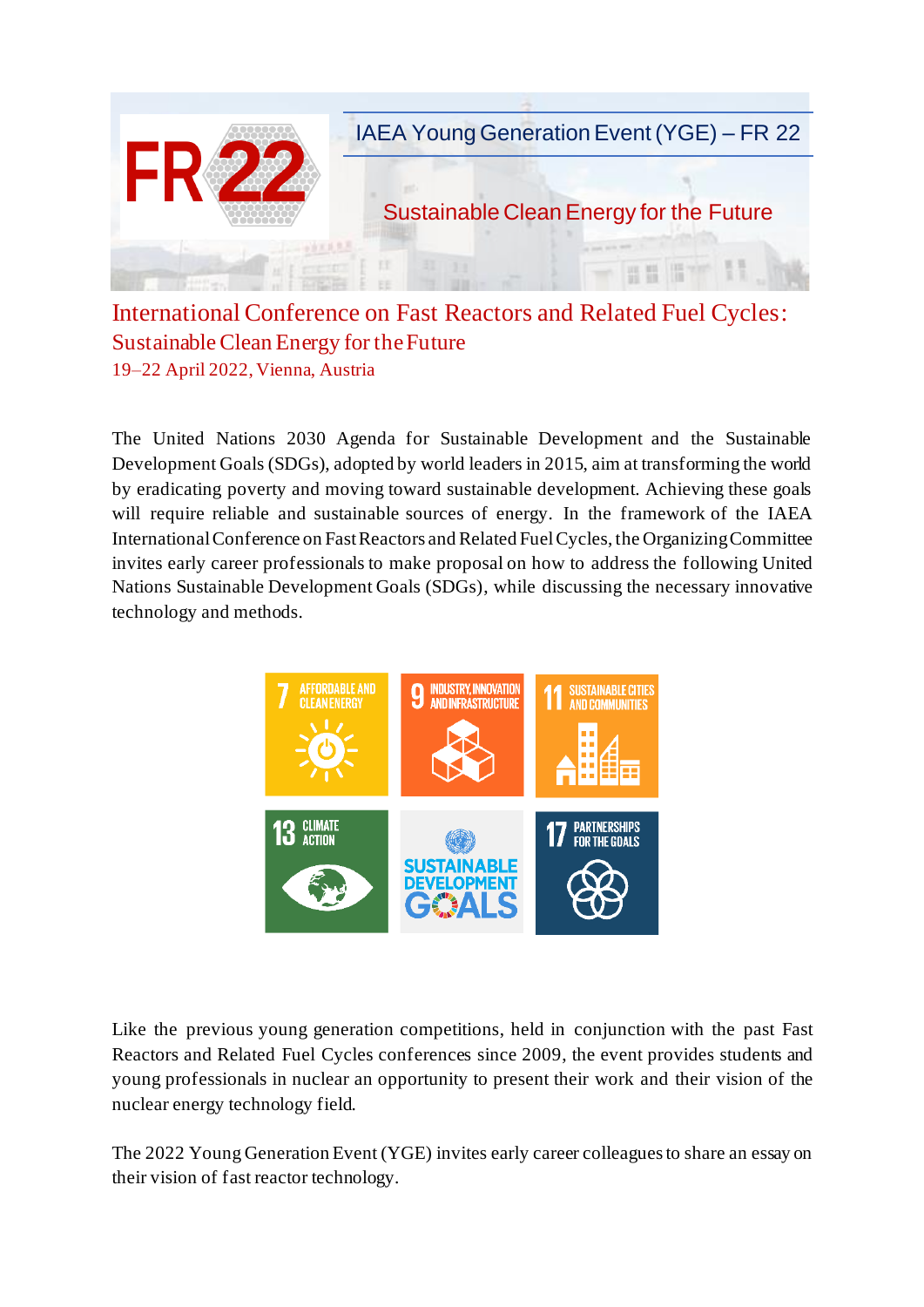# 'Future Innovator' Essay Challenge

In the challenge, participants are asked to submit a short essay (1500 words maximum) on emerging ideas and innovations related to fast reactors nuclear technology and related fuel cycles. The paper should:

- Identify a novel or emerging technology related to fast reactors or an idea for future work
- Identify where it may be deployed or where it may have the most impact
- Identify challenges to adopting the technology, and opportunities for future research

The objective is to provide young professionals with a space to acknowledge and discuss new strategies, technologies, tools, and ideas. The range of topics is very broad, participants are invited to present their various ideas related to fast reactors including such as innovative fuel types, simulation codes, systems, components, materials, or manufacturing tools.

The challenge will follow the milestones:

| 04 February 2022     | Event Announcement         |
|----------------------|----------------------------|
| <b>24 March 2022</b> | <b>Submission Deadline</b> |
| 24-31 March 2022     | <b>IAEA</b> Review         |
| 04 April 2022        | Winners Announced          |
| 18-22 April 2022     | FR <sub>22</sub>           |

## **Terms and Conditions:**

The event is open to participants from IAEA Member States only. Applicants should be below 35 years old (i.e. born on or after 1 January 1987).

### **1. Submission**

Submissions for the 'Future Innovator' challenge should be sent to the following email address: [fr22@iaea.org.](mailto:fr22@iaea.org) Each submission should include the following:

- 1. The title of the email should read: "Future Innovator FR22 Essay Contest Submission 'FAMILY NAME'"
- 2. The full white paper (maximum 1500 words, including figures and references) in English, provided as a PDF.
- 3. Include the following information in the body of the e-mail:
	- Applicant's first and last name as in the passport
	- Title (Mr/Ms)
	- School/organization/affiliation
	- If a student, enrolled programme (bachelors, Masters, PhD)
	- Country of passport